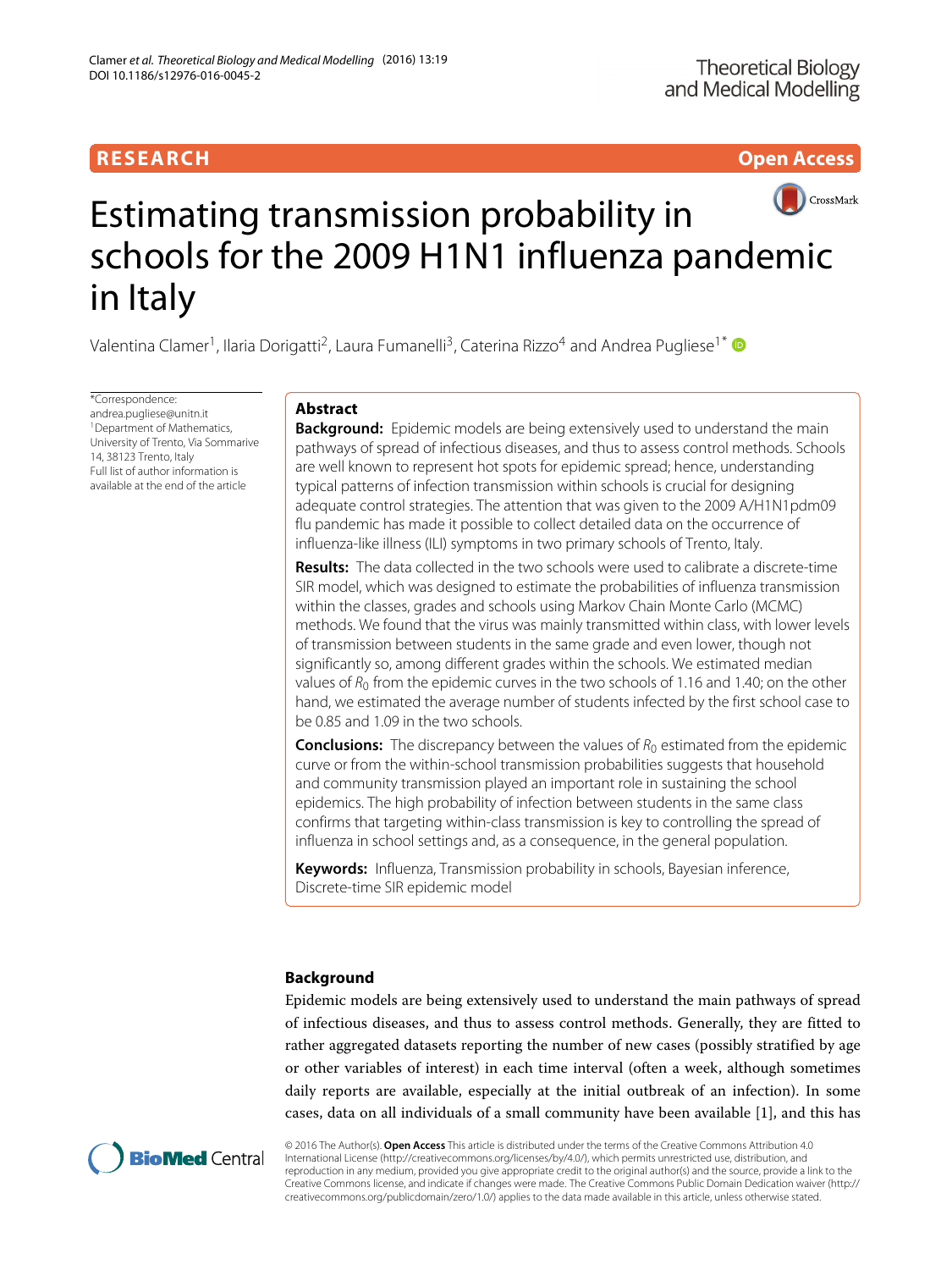allowed obtaining a better understanding of the person-to-person spread. Still, the question arises of whether small isolated communities are representative of disease spread in more usual contexts. The attention that was given to the 2009 A/H1N1pdm09 influenza pandemic has made it possible to collect detailed data on the epidemic spread in more typical contexts. Schools are well known to represent hot spots for epidemic spread [\[2](#page-11-1)[–11\]](#page-11-2). Contact rates within schools are generally higher than outside, as was noticed in [\[3,](#page-11-3) [12,](#page-11-4) [13\]](#page-11-5). Using detailed data on an outbreak of 2009 pandemic influenza in a school, Cauchemez et al. [\[14\]](#page-11-6) estimated the different infection probabilities within each class, or grade, and in the whole school, as well as quantified the spread through other household members, and were also able to assess the role of heterogeneities in contact rates. In this work we provide estimates for transmission rates of 2009 A/H1N1pdm09 pandemic influenza at the three levels of class, grade and school by analyzing data on the occurrence of influenza-like illness (ILI) symptoms among pupils of two primary schools in Trento (Italy). The data were collected retrospectively in December 2009, a few weeks after the epidemic peak, through a questionnaire delivered to the parents of the pupils attending the two primary schools. The overall vaccination rate in the age-group was extremely low in Italy (0.3 %) and the use of antiviral drugs was recommended by the Italian Ministry of Health only for severe cases of pandemic influenza and for symptomatic patients with underlying medical conditions [\[15\]](#page-11-7). Although we did not ask specific information about responses to influenza, it seems unlikely that antiviral or vaccine use have significantly affected the epidemic dynamics in the two schools. We developed a discretetime SIR model to analyze the collected data, where the transmission parameters were then estimated via Markov chain Monte Carlo methods, appropriate to make parameter inference in presence of missing data [\[16,](#page-11-8) [17\]](#page-11-9). In order to understand the power of the method, we also applied the algorithm to simulated data, generated to reproduce a school structure, under several hypotheses on the transmission dynamics. This work on simulated data made us, on the one hand, get a better interpretation of the results obtained, showing for instance to which degree parameters are identifiable; on the other hand, assess the loss in accuracy resulting from missing data and other sources of error.

## **Methods**

### **Data**

In December 2009 we delivered a questionnaire to the parents of the pupils of two primary schools in Povo (school A) and Villazzano (school B), two suburbs of Trento (Italy). School A consisted of 307 students divided into 14 classes of 5 different grades, while school B consisted of 214 students divided into 10 classes of 5 different grades. As far as we know, no significant changes occurred in the school composition during the study period (October-December 2009). The questionnaire (see Section A in the Additional file [1](#page-10-0) for an abridged English translation) reported a description of ILI symptoms, asked the parents to report whether any member of the family had experienced ILI symptoms in the preceding months and, if that was the case, to report the date of symptoms onset (or an estimate of it) for each member of the family, similarly to what was done in [\[3,](#page-11-3) [4\]](#page-11-10). Table [1](#page-2-0) and Fig. [1](#page-2-1) describe the data collected in the two primary schools. Complete data are available in Additional files [2](#page-10-1) and [3.](#page-10-2) The information provided on all the other members of the families were scarce and for this reason they were excluded from this study.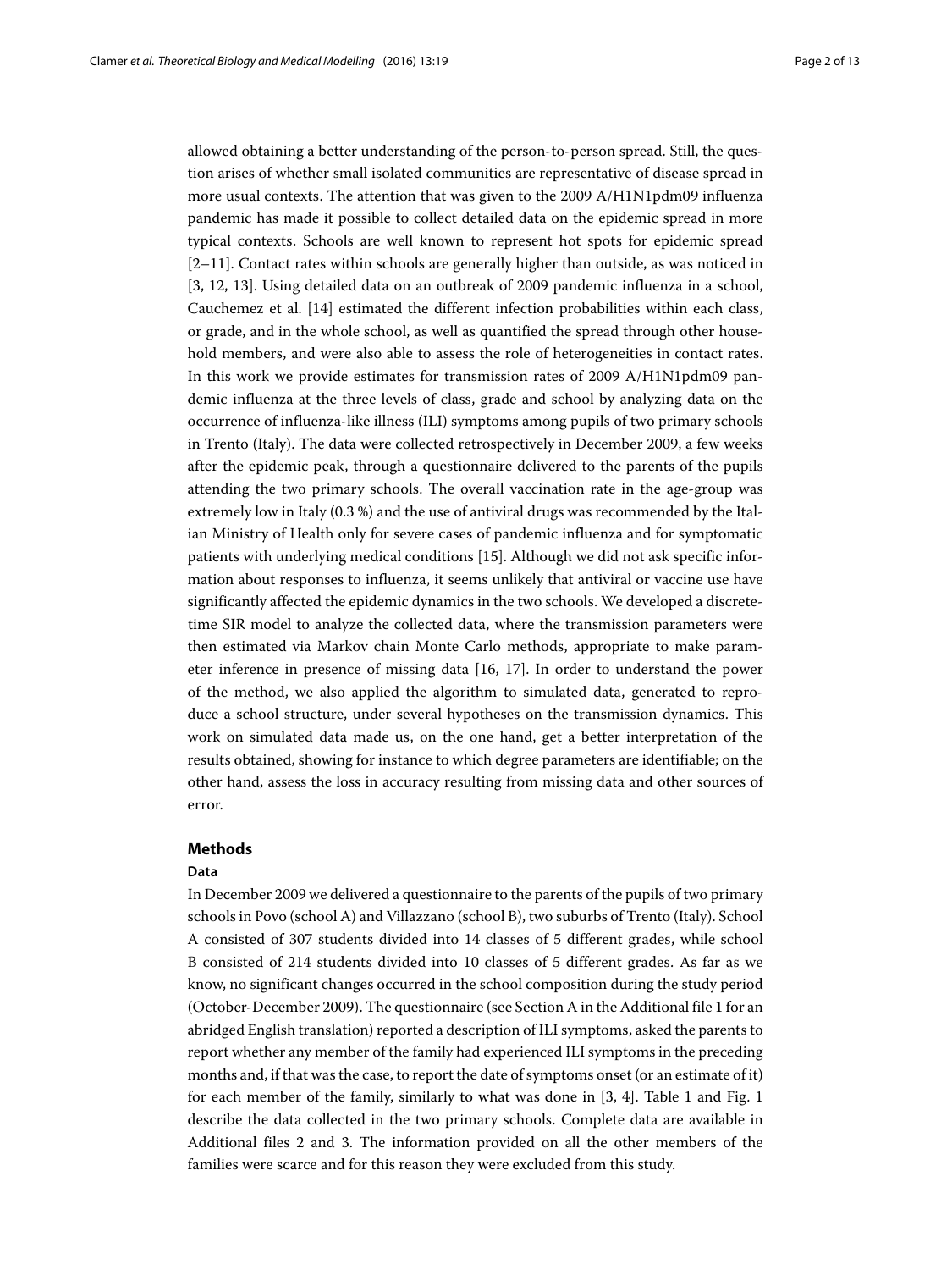|                      | School A | School B |
|----------------------|----------|----------|
| School size          | 307      | 214      |
| Number of classes    | 14       | 10       |
| Number of responses  | 260      | 168      |
| Number of ILI cases  | 121      | 103      |
| Response rate        | 85 %     | 79 %     |
| Reported Attack rate | 46 %     | 61 %     |

<span id="page-2-0"></span>**Table 1** Summary of the main features emerging from the questionnaires collected in schools A and B in Trento, Italy in 2009

#### **Epidemic model and parameter estimation**

The epidemic process is described using a discrete-time SIR model, with a time step of 1 day. Following [\[18\]](#page-11-11), we assume that the incubation period (time from infection to symptom occurrence) is on average 2 days and varies between 1 and 3 days, and that the infectiousness profile is as described in [\[19\]](#page-11-12). Furthermore, we assume that, after the development of ILI symptoms, a child is kept at home, according to the usual practice in Italy. Combining this assumption with the estimate of the incubation period, we conclude that if a child is infected at school on day *t*, he/she will be at school and infectious on day  $t + 1$ ; on day  $t + 2$  he/she will be infectious and either kept at home, or still at school with probability  $\gamma$  (we estimate  $\gamma = 0.1$  from Figures 1b) and 1d) of [\[18\]](#page-11-11)); after that, she/he will certainly be kept home and will not contribute further to within-school transmission. The assumptions are consistent with the estimate in  $[14]$  of 1.1 days for the within-school generation time. Hence, we assume that the school population can be divided into: susceptible individuals *S*, infectious individuals *I* (infected children who can transmit the disease, divided into two sub-compartments  $I_1$  and  $I_2$  depending on them being in the first or second day of infectiousness, respectively) and recovered individuals *R* (including both recovered children and children kept at home after symptoms onset).

The model is a Markov chain where the transitions are given by

 $S \to I_1, \qquad I_1 \stackrel{\gamma}{\to} I_2 \qquad I_1 \stackrel{1-\gamma}{\to} R \qquad I_2 \stackrel{1}{\to} R.$ 

Each susceptible individual may become infected (transition  $S \rightarrow I_1$ ) upon contacts with infected individuals. For the sake of simplicity, we assume that individuals in compartments  $I_1$  and  $I_2$  are equally infectious. Furthermore, following [\[14\]](#page-11-6), we assume different probabilities of infection by setting: within-class (*qc*), in the same grade but in a

<span id="page-2-1"></span>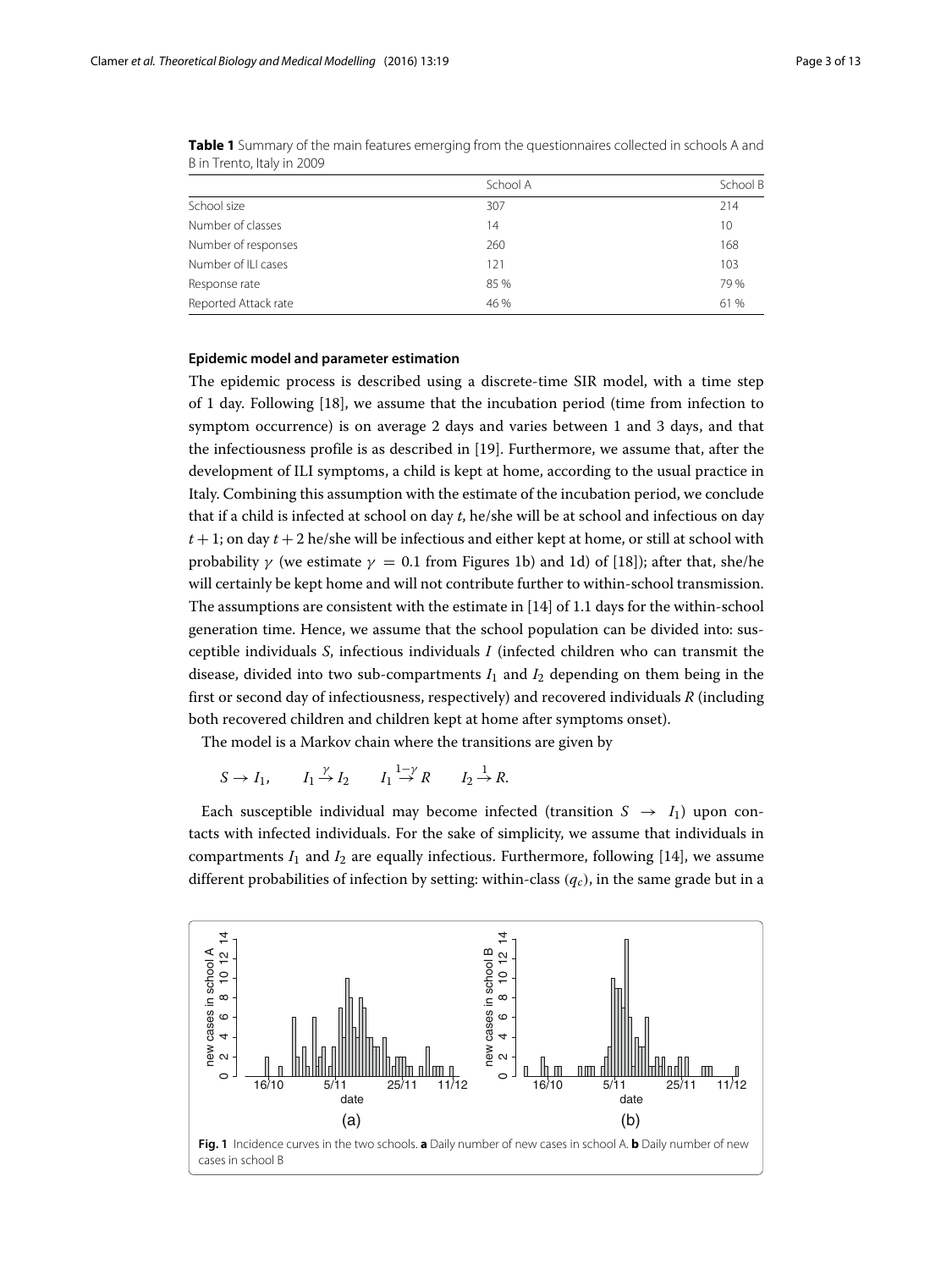different class (*qg* ), in the same school but in a different grade (*qs*) and in households or in the general community ( $\epsilon$ ). We define

- $\bullet$   $I_t^{j,h}$  the number of infectious students (either in their first or second day of infectiousness) in grade *j*, class  $h$  at time  $t$ ;
- $I_t^{j,h} = \sum_{k \neq h} I_t^{j,k}$  the number of infectious students in the classes of grade j other than h at time <sup>t</sup>
	- $= I_t^j$  (number of infectious students in all classes of grade *j*)  $-I_t^{j,h}$ ;
- $I''_t = \sum_{i \neq j,h} I^{i,h}_t$  the number of infectious students in grades other than j at time t  $= I_t$  (number of infectious individuals in all classes of the school)  $-I_t^j$ ,

The probability for a susceptible student in grade *j*, class *h* to remain susceptible is

$$
p_t^{j,h} = (1 - q_c)^{I_t^{j,h}} (1 - q_g)^{I_t^{j,h}} (1 - q_s)^{I_t^{j,j}} (1 - \varepsilon)
$$
\n(1)

and  $1-p_t^{j,h}$  is the probability of becoming infectious and moving into compartment  $I_1$  at time  $t + 1$ .

Then the probability of having  $S_{t+1}^{j,h}$  susceptibles at time  $t+1$ , by considering the school at time *t*, can be obtained as

$$
P\left(S_{t+1}^{j,h}|S_t^{j,h},I_t^{j,h},I_t^{j},I_t\right) = \binom{S_t^{j,h}}{S_{t+1}^{j,h}} \left(p_t^{j,h}\right)^{S_{t+1}^{j,h}} \left(1 - p_t^{j,h}\right)^{\left(S_t^{j,h} - S_{t+1}^{j,h}\right)}\tag{2}
$$

The full list of variables and parameters of the model is reported in Table [2.](#page-3-0) Model parameters have been estimated using the MCMC Metropolis-Hastings method, as described in [\[16,](#page-11-8) [20\]](#page-11-13), and the code was written in *C*. The estimated parameters are the infection probabilities within class  $q_c$ , within the same grade  $q_g$ , among different grades of the schools  $q_s$  and from outside the schools  $\epsilon$ ; we thus refer to this model as model CGS (Class-Grade-School). The augmented data are all unobserved events such as the infection dates and the infection state of the children whose questionnaires were not filled.

## <span id="page-3-1"></span>**Model variants**

We considered the following two simplifications: model CS (Class-School) where we differentiate between within-class transmission and within-school transmission only, without considering a separate probability of transmission within the grade; and model S (School only), where we assume that the probability of transmission is the same for all

| Symbol      | Description                                                         |
|-------------|---------------------------------------------------------------------|
| $q_c$       | Within-class infection probability                                  |
| $q_{q}$     | Same grade infection probability                                    |
| $q_{\rm S}$ | Within-school infection probability                                 |
| £           | Outside-school infection probability                                |
|             | Probability to remain infective for two days                        |
|             | Number of infective subjects at time t in the whole school          |
|             | Number of infective subjects at time t in grade j                   |
| $I_t^{j,h}$ | Number of infective subjects at time $t$ in grade $j$ and class $h$ |
| $S^{j,h}_t$ | Number of susceptible individuals at time t of grade j and class h  |
| $n_i$       | Number of classes of grade j                                        |

<span id="page-3-0"></span>**Table 2** Model parameters and variables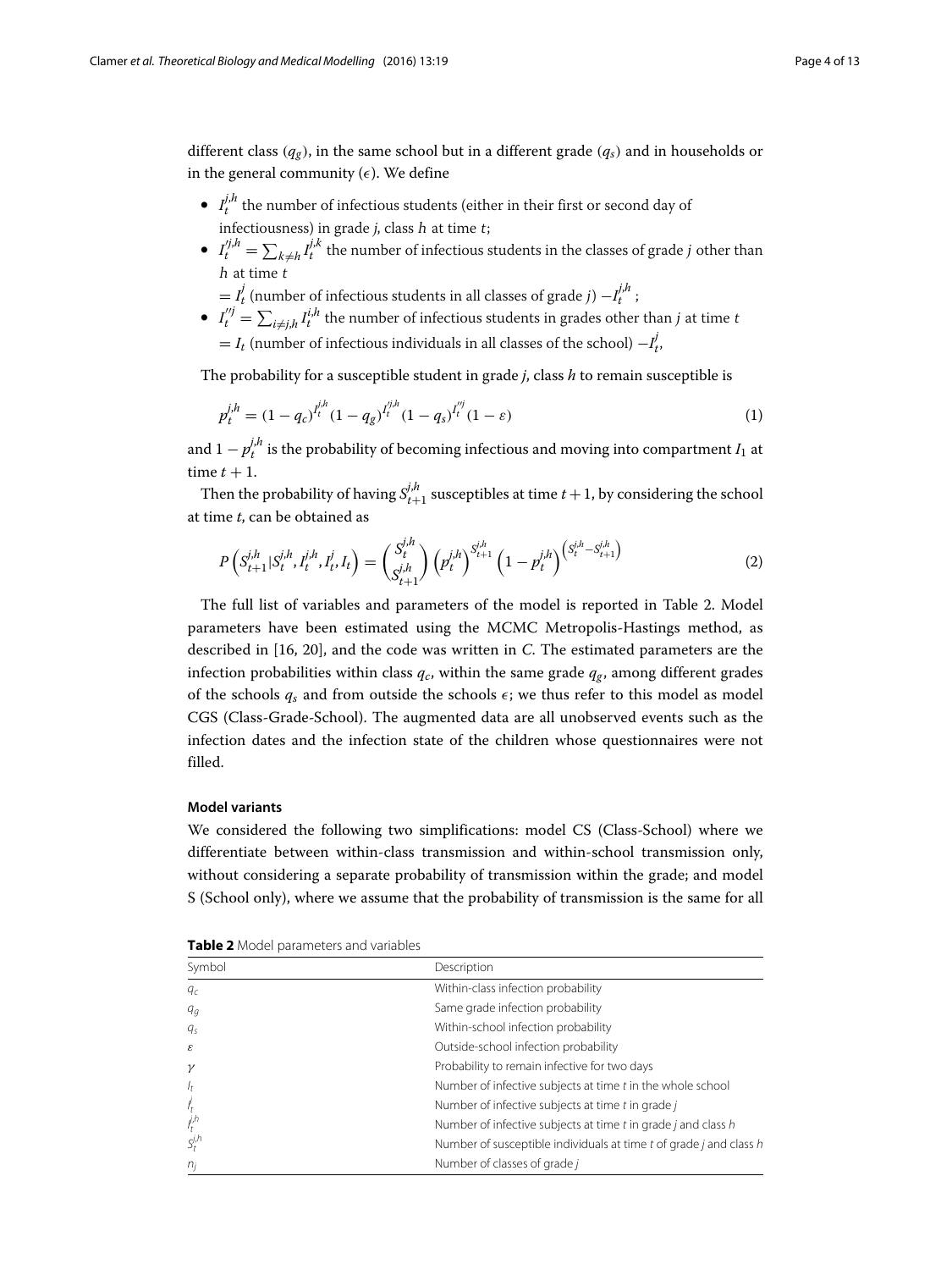students in the school. We explore a further variant of model CGS (CGS-var), where the probability of infection from outside the school, instead of being constant over time, is assumed to be proportional (through a constant  $\varepsilon$ ) to the ILI incidence in the corresponding week in the province of Trento, as reported by the surveillance system InfluNet of the Italian Institute of Health [\[21\]](#page-11-14).

We compare the model variants using an adapted version of the deviance information criterion (DIC) described in [\[22,](#page-11-15) [23\]](#page-11-16). Specifically, distinguishing between actual model parameters  $(\theta)$  and unobserved events  $(Y)$ , we computed a marginalized DIC as

$$
DIC = -4\mathbb{E}_{(\theta,Y)} \log (L(X,Y|\theta)) + 2\mathbb{E}_Y \log (L(X,Y|\bar{\theta}))
$$

where *X* are the observed data, while  $L(\cdot|\theta)$  is the likelihood of the complete data under the Markov chain with parameters  $\theta$ .

## **Tests on simulated data**

We tested the model and the estimation algorithm on simulated data obtained using model CGS under different parameterizations (see the Additional file [1](#page-10-0) for details).

## **Reproduction number**

A typical summary indicator of an epidemic is its basic reproduction number  $R_0$ , which represents the expected number of secondary cases generated by a single typical infection in a completely naive population. As we do not have data on actual infections but only on the occurrence of symptoms, we can estimate what we may consider a school-specific effective reproduction number. *R*<sub>0</sub> can be estimated through the rate of initial epidemic growth *r* using the formula  $R_0 = 1 + rT_I$  [\[24\]](#page-11-17), where  $T_I$  represents the mean generation time; *r* has been estimated through the fit of a linear model either to the incidence data (grouped by 3 days) or to the cumulative number of cases (see [\[25\]](#page-11-18) for a statistical analysis of the consequences of either choice) in the log-scale (Fig. [2](#page-4-0) shows the fit to the curve of cumulative cases over a specific time window).

The classical definition of  $R_0$  in a finite population stochastic model is generally based on the limit as the population grows to infinity (see, for instance, [\[26\]](#page-11-19)). Instead of doing

<span id="page-4-0"></span>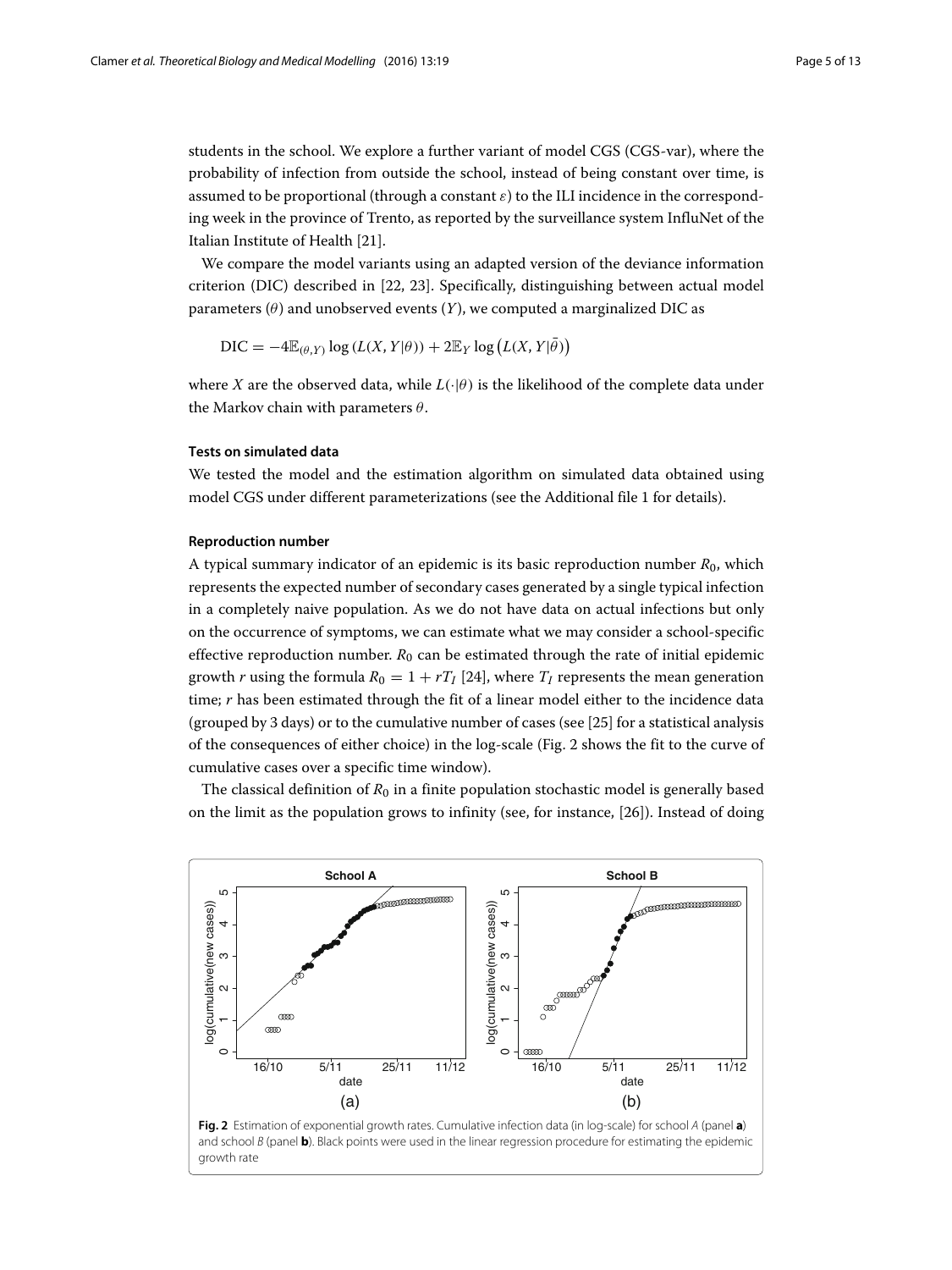this, we rely on a simple operational definition, namely we define  $R_0$  as the average number of students infected by the first infected student in the school. By assuming to have *ns* grades (5 in Italian primary schools), each with *ng* classes with *n* students, then we obtain

<span id="page-5-1"></span>
$$
R_0 = (q_c(n-1) + q_g n(n_g - 1) + q_s n n_g(n_s - 1))(1 + \gamma).
$$
\n(3)

## **Results**

The overall response rate to the questionnaire was 82 % (428/521) and the reported ILI cases were 224 (52 %) (see Table [1\)](#page-2-0). In school A, the first two cases were reported on 16 October 2009 and the last case was reported 56 days later; in school B, the first case was reported on 10 October 2009 and the last case occurred 64 days later (Fig. [1\)](#page-2-1).

We estimated the initial growth rate *r* both from the (grouped) incidence curve and from the cumulative curve (Fig. [2\)](#page-4-0), selecting those time windows in the growing part of the epidemic for which  $R^2$  was sufficiently high ( $> 0.95$  for the cumulative curve,  $> 0.7$ for the incidence curve); assuming that the infectious period at school  $T_I$  is 1.1 day, we obtained a median  $R_0$  of 1.16 for school A and 1.40 for school B; the overall range of confidence intervals (obtained from the different time windows) is 0.93-1.43 for school A; 1.08-1.76 for school B using the fit from incidence curves. The intervals obtained from cumulative curve are much narrower, but may be deceivingly so [\[25\]](#page-11-18).

Table [3](#page-5-0) summarizes the estimated infection probabilities within class  $q_c$ , in the same grade except the class  $q_\varrho$ , within the school except the grade  $q_s$  and from outside the school for schools A and B; Fig. [3](#page-6-0)[a](#page-6-1) presents a comparison of the estimates obtained for the two schools. The most evident feature of these results is that, for both schools, the estimated class infection transmission probability is the highest of all settings. Grade transmission probability is estimated in both schools to be higher than school transmission; however the respective 95 %-credible intervals overlap (just barely in school A, largely in school B).

As for comparisons between the two schools, estimates of class and grade transmission probability are similar, as is the probability of transmission from outside the school. On the other hand, estimates of transmission probability within school are rather different (95 %-credible intervals barely overlap).

Using these estimates for transmission probabilities, we obtain from Eq. [\(3\)](#page-5-1) the values of *R*<sup>0</sup> shown in Fig. [3](#page-6-0)[b,](#page-6-1) with an average of 0.85 in school A and 1.09 in school B. Note that Eq. [\(3\)](#page-5-1) is based only on within-school transmission and does not include transmissions to household members or acquaintances; on the other hand, the estimates based on Fig. [2](#page-4-0) depend on all infected students, whatever their source of infection.

DIC values for the four different models considered in this study (see ["Model variants"](#page-3-1) section) are presented in Table [4.](#page-6-2) For school A, model CGS is clearly to be preferred to the others because its DIC value is much lower. For school B, model CGS with constant  $\varepsilon$ 

<span id="page-5-0"></span>

| Parameters                     | School A                                                             | School B                                                             |
|--------------------------------|----------------------------------------------------------------------|----------------------------------------------------------------------|
| $q_c$ , mean [95 % CI]         | $1.39 \times 10^{-2}$ [8.10 $\times 10^{-3} - 2.03 \times 10^{-2}$ ] | $1.96 \times 10^{-2}$ [1.11 $\times 10^{-2} - 2.89 \times 10^{-2}$ ] |
| $q_q$ , mean [95 % CI]         | $4.36 \times 10^{-3}$ [9.61 $\times 10^{-4} - 8.34 \times 10^{-3}$ ] | $4.61 \times 10^{-3}$ [2.98 $\times 10^{-4} - 1.15 \times 10^{-2}$ ] |
| $q_s$ , mean [95 % CI]         | $9.52 \times 10^{-4}$ [2.87 $\times 10^{-4} - 1.82 \times 10^{-3}$ ] | $2.96 \times 10^{-3}$ [1.64 $\times 10^{-3} - 4.45 \times 10^{-3}$ ] |
| $\varepsilon$ , mean [95 % CI] | $3.70 \times 10^{-3}$ [1.95 $\times 10^{-3} - 5.69 \times 10^{-3}$ ] | $2.65 \times 10^{-3}$ [1.37 $\times 10^{-3} - 4.20 \times 10^{-3}$ ] |

Mean and 95 %-credible intervals of the estimates for the infection probabilities in schools A and B, when considering model CGS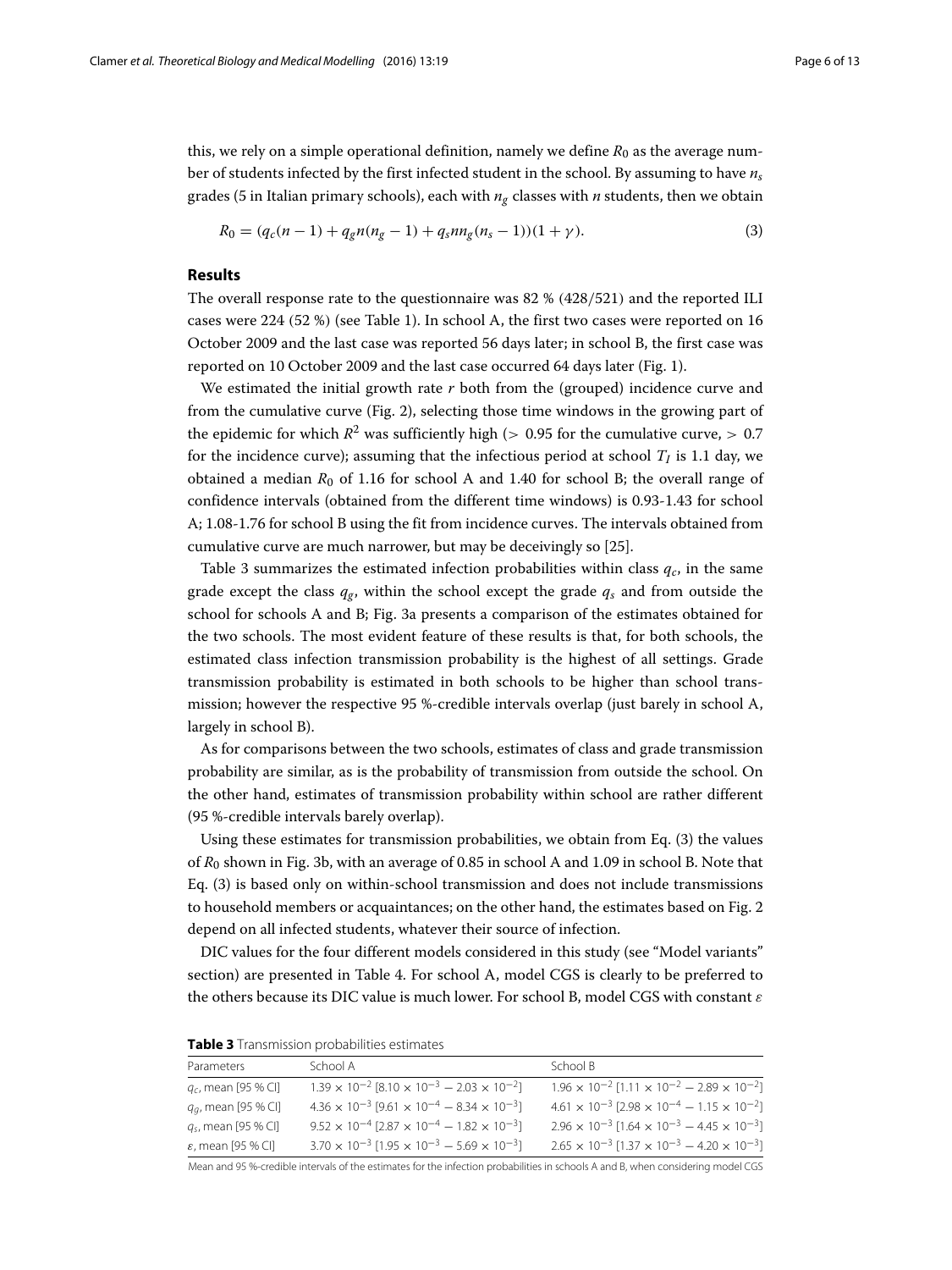

<span id="page-6-1"></span><span id="page-6-0"></span>is, according to DIC value, only slightly better than model CS, and both are definitely to be preferred to model S; on the other hand, model CGSvar outperforms all the others.

In order to assess whether the CGS model is compatible with the data, we performed 400 simulations (for each school) having randomly drawn the parameter values from the corresponding posterior distributions. The model was then compared with the data (see Fig. [4\)](#page-7-0) through two different indicators: the total number of infected children and the total length of the epidemic.

Finally, we tested the model and the estimation algorithm on simulated data obtained using model CGS under different parameterizations and found that the infection probabilities  $q_c$ ,  $q_g$ ,  $q_s$  and  $\varepsilon$  were successfully identified (see Table and Figure S2 in the Additional file [1\)](#page-10-0).

## **Discussion**

We estimated influenza transmission probabilities in a school setting, using the data collected through a retrospective survey conducted in December 2009 in two primary schools and we found that, in both schools, influenza was mainly transmitted within classes (Fig. [3\)](#page-6-0). Same- and different-grade transmission, as well as outside-school transmission, were all significantly lower than within-class transmission, with no significant difference between them (Fig. [3\)](#page-6-0).

We found that for both primary schools model CGS (that distinguishes within-class, same-grade and different-grade transmission) has the lowest DIC, i.e. is the favorite

<span id="page-6-2"></span>

| <b>FONIC T</b> IVIOUCH COLLIDATION I               |          |          |  |
|----------------------------------------------------|----------|----------|--|
| Model                                              | School A | School B |  |
| <b>CGS</b> $(q_c, q_g, q_s, \varepsilon)$          | 702.83   | 757.91   |  |
| <b>S</b> $(q_c = q_a = q_s, \varepsilon)$          | 799.91   | 779.38   |  |
| <b>CS</b> $(q_c, q_a = q_s, \varepsilon)$          | 774.91   | 761.16   |  |
| <b>CGSvar</b> $(q_c, q_a, q_s, \varepsilon_{var})$ | 751.20   | 426.21   |  |

**Table 4** Model comparison

DIC values of the different models considered. Model CGS has three different transmission rates inside the school ( $q_c$ ,  $q_g$  and  $q_s$ ). Model S has a homogeneous infection rate inside the school  $(q_c)$ . Model CS has a transmission rate for the class  $(q_c)$  and a different transmission rate in the remaining part of the school ( $q<sub>g</sub>$ ). Model CGSvar is the same as CGS but with a non-constant  $\varepsilon$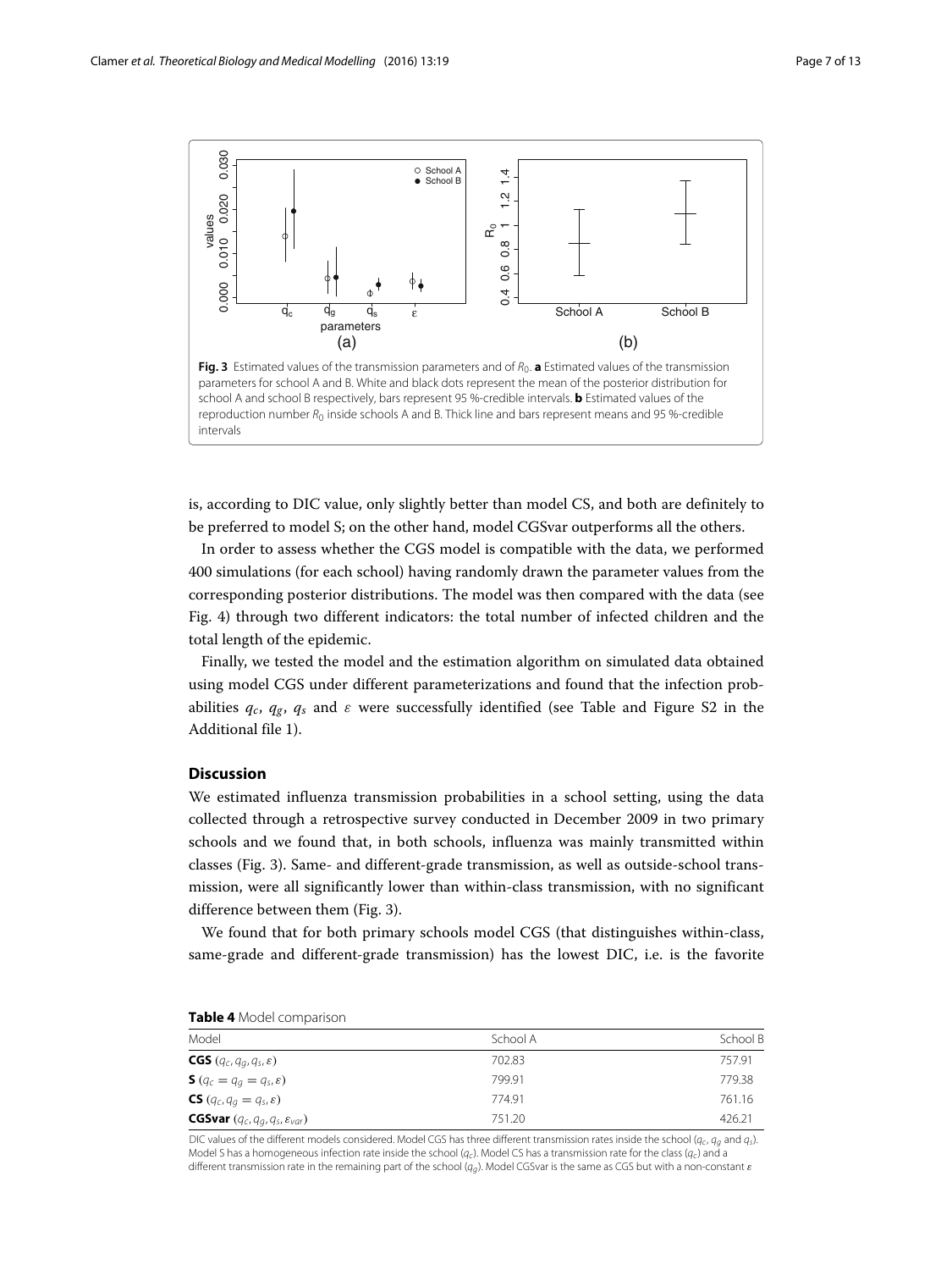

<span id="page-7-0"></span>model overall. According to the DIC, models CGS and CS (that distinguishes withinclass transmission from the general within-school transmission only) are equivalently good for school B, which reflects the similarity observed in the estimated same-grade and different-grade transmissions (Fig. [3\)](#page-6-0).

Similar results were obtained in [\[14\]](#page-11-6), where the transmission probability between students of the same class was estimated to be five times larger than the transmission probability between students of the same grade and, in turn, this was five times larger than the transmission probability between students of different grades. The estimates we obtained are similar, with factors of 3-4 instead of 5, except for the grade/school ratio in school B, which is just above 1. These results are also consistent with the studies presented in [\[27,](#page-11-20) [28\]](#page-11-21), where wearable sensors were used to determine the structure of contacts in schools: these studies found that children spent on average three times more time with children of the same class than with children of other classes. The fact that within-class transmission is estimated to be higher than within-school transmission can have implications on the design of school closure policies aimed at mitigating the spread of influenza, especially on evaluating the effectiveness of gradual closures (where single classes close first, then grades and finally the entire school) [\[27,](#page-11-20) [29](#page-11-22)[–31\]](#page-12-0).

Another interesting result emerges from the comparison between the two schools involved in the study: while the estimates for within-class  $q_c$  and within-grade  $q_g$ transmission probabilites are similar for the two schools, the estimate for school-wide transmission *qs* is remarkably different, as 95 %-credible intervals barely overlap. This result can bear on the issue of whether infection transmission should depend on the density or the frequency of infectious individuals [\[32,](#page-12-1) [33\]](#page-12-2). In the model, we have assumed that the transmission probability per individual is constant. Alternatively, we could have adhered to the more usual assumption that transmission probability is inversely proportional to the number of individuals in that setting [\[34\]](#page-12-3); in the case of school transmission, we should have used  $q_s(A) = c/n_s(A)$  and  $q_s(B) = c/n_s(B)$ . As  $n_s(A) \approx 1.5n_s(B)$ , this results into  $q_s(B) \approx 1.5q_s(A)$ . The mean estimated  $q_s$  for school B is about 3 times the estimated mean for school A, but 1.5 sits well inside the ratios of values in the 95 %-credible intervals. Thus we can conclude that a frequency-dependent transmission probability is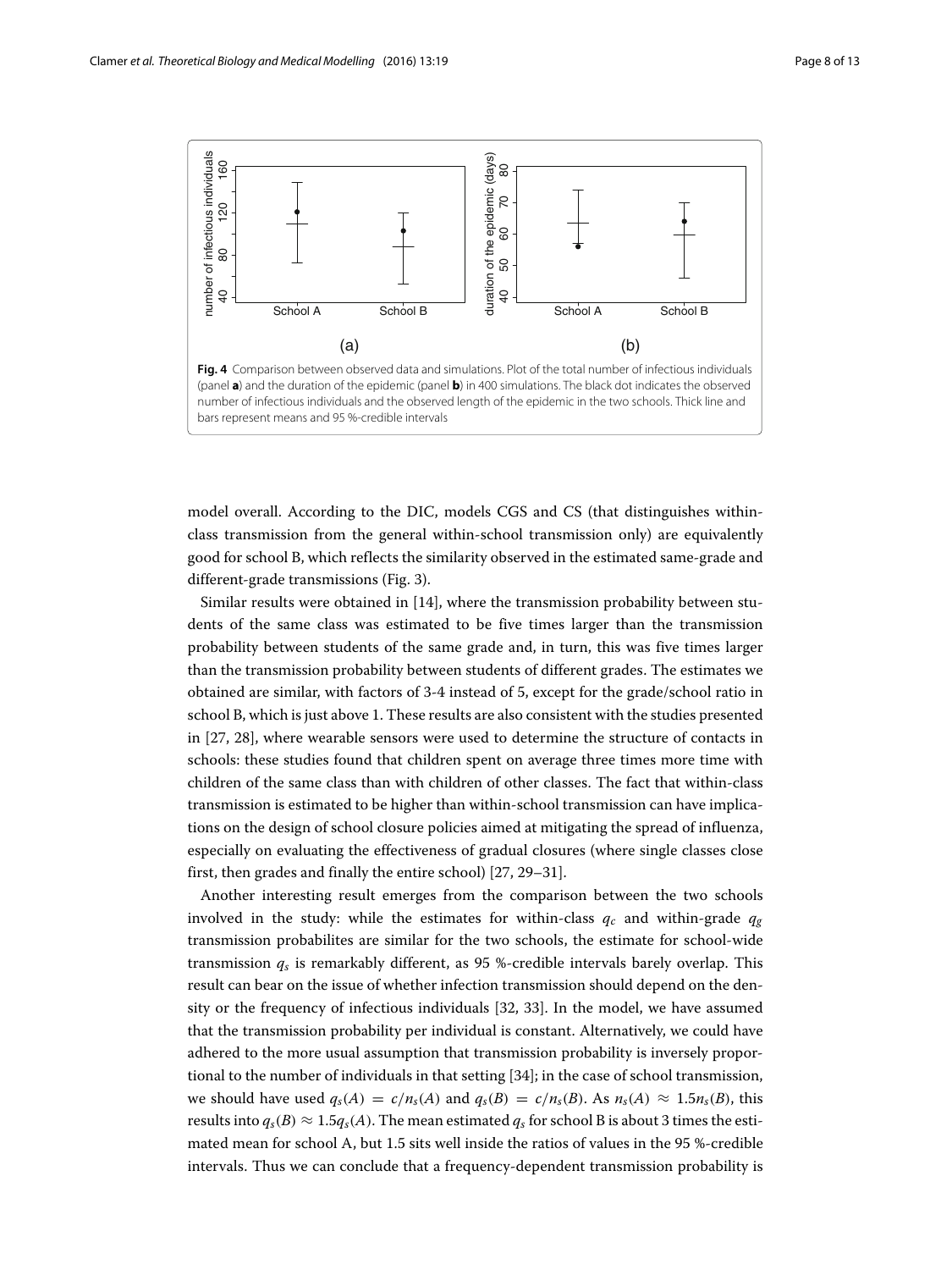fully compatible with our findings, whereas data are borderline with respect to rejecting density-dependent transmission.

The estimates of the within-school  $R_0$  (mean and 95 % CI: 0.85 (0.59-1.13) for school A, 1.09 (0.85-1.37) for school B) lie in the low end of the spectrum of values estimated from influenza spread in schools [\[35\]](#page-12-4). Similarly, the estimates of within-class and within-grade (but not those of within-school) transmission probabilities obtained in [\[14\]](#page-11-6) are somewhat higher than ours. It is possible that such differences reflect actual behavioural differences between students in Pennsylvania and in Northern Italy. Alternatively, such differences may be simply due to stochastic variations in the school epidemics, which could also be the reason for the different estimates in schools A and B. In order to explore the plausibility of the latter explanation, in Section D of the Additional file [1](#page-10-0) we show the median estimates of *R*<sup>0</sup> obtained from different realizations of the stochastic model; although the parameter values are the same for all realizations and yield through [\(3\)](#page-5-1)  $R_0 = 1.48$ , the estimated  $R_0$  vary between 1.02 and 1.61 in 95 % of simulations. It has also to be remarked that many investigations have focused on schools where an unusually high infection spread had been observed [\[6\]](#page-11-23) so that possibly the value of  $R_0$  estimated from them is higher than average. On the other hand, the two schools in our investigation have been chosen purely for convenience; thus, they may be more representative of usual behaviour of infection spread.

In particular, our model estimate of *R*<sup>0</sup> lower than 1 for school A highlights the relevance of transmission from outside (with a likely crucial role of households) in maintaining the school outbreak, similarly to the findings of [\[14\]](#page-11-6). As information on household cases collected with the questionnaires was inadequate, we relied on two simple alternatives for transmission probability from outside school  $\varepsilon$ : either a constant, or proportional to the actual influenza incidence in the population. Concerning the latter, we could use only the weekly ILI incidence estimated through the surveillance system InfluNet [\[21\]](#page-11-14) at the Trento province level, that, on the one hand, is much larger than the territory where the students of the two schools actually live, and, on the other hand, is smaller than the recommended aggregation level of sentinel data that makes them statistically significant; furthermore, the sentinel data may include information from the students in our population study, although their influence should be negligible given the structure of GP and surveillance systems. Despite these limitations, we deem that this choice yields the best available alternative to a constant probability of infection transmission from outside school. The outcomes of the comparison between the two model variants are not unequivocal: for school A model CGS with varying  $\varepsilon$  yields a larger DIC than model CGS with a constant  $\varepsilon$ , while for school B the model with varying  $\varepsilon$  performs much better than the model with constant  $\varepsilon$ . This statistical result reflects the different pattern in the distribution of cases (see Figure [1\)](#page-2-1), but we cannot find any obvious explanation for it.

The value of  $\gamma = 0.1$  for the probability that the effective (at school) infectious period lasts 2 days has been extrapolated from limited data presented in [\[18\]](#page-11-11), following the usual practice of estimating the generation time from household studies or other instances where dates of infections can be independently established [\[33,](#page-12-2) [36\]](#page-12-5). In Section D of the Additional file [1](#page-10-0) Text, we show that a joint estimation of transmission probability and infectious period, as in the study by White et al. [\[37\]](#page-12-6), is generally very difficult. Anyway, the main conclusions obtained on the differences between transmission probabilities in the different contexts and between two different schools do not depend on the exact value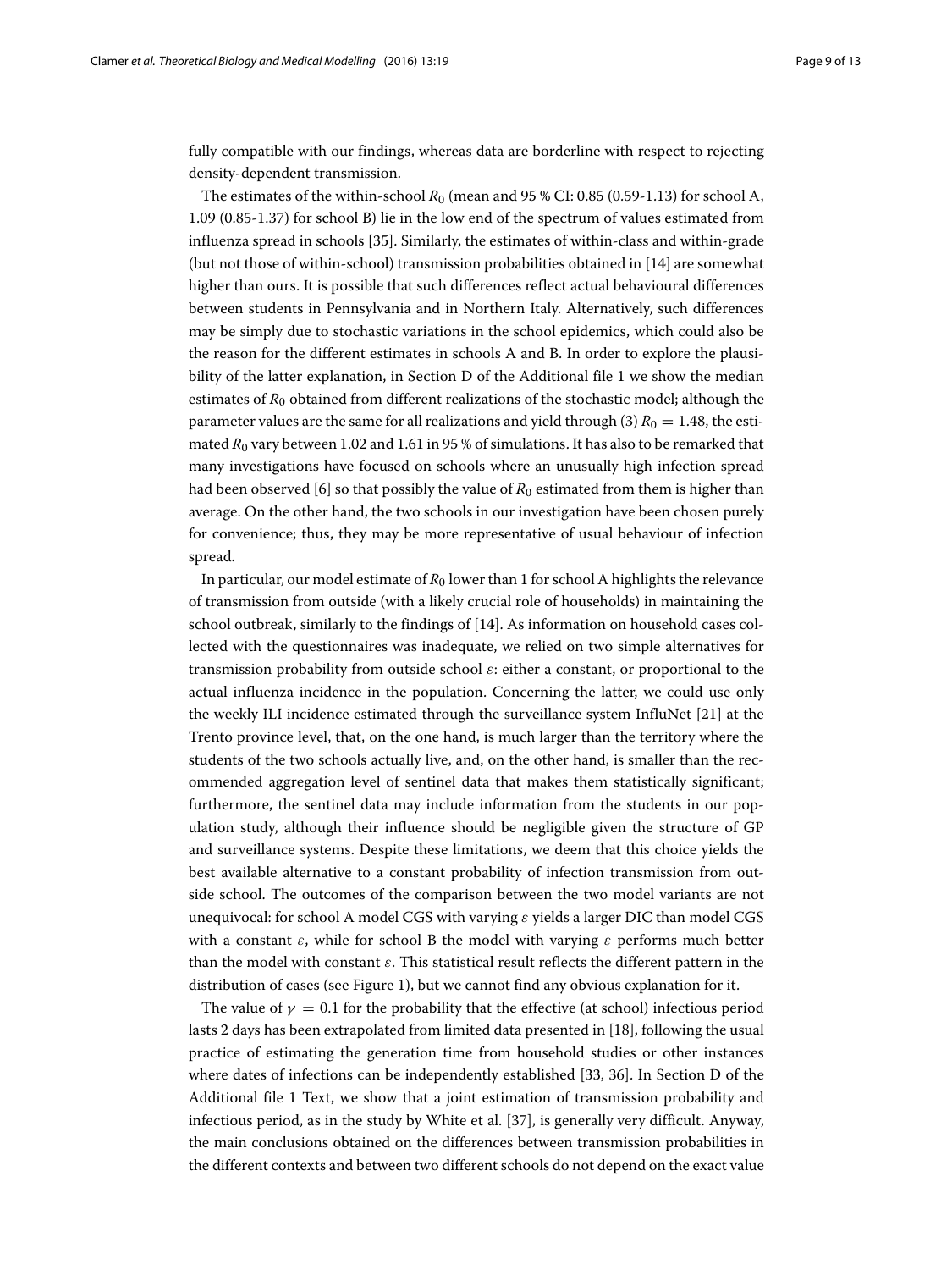of  $\gamma$ ; changing its value simply results in changing the numerical estimates of  $q_c$ ,  $q_g$  and *qs* but not their relative features.

The model we used is very simplified in several respects, from employing a very stylized infectious period, to ignoring school closure during weekends or asymptomatic cases.

It has been estimated [\[38\]](#page-12-7) that school closures during weekends contribute to decrease the effective reproduction number of about 8 %. Since the generation time in the school setting is short, weekends can break the transmission chain at school thus having an impact on the transmission pattern [\[27,](#page-11-20) [28,](#page-11-21) [34,](#page-12-3) [38\]](#page-12-7). On the other hand, household and outside transmission is likely to increase during weekends, as often assumed in modelling studies [\[34,](#page-12-3) [39\]](#page-12-8). Again, for the sake of simplicity, we preferred to avoid the introduction of parameters that may not be easily estimated, but in principle the model could be extended to distinguish between weekdays and weekends.

Our model assumes that all infections are symptomatic and lead to the same level of infectiousness. Indeed, using raw data, the estimate of children showing influenza symptoms is 52 %. This value is comparable to the estimate of 56.9 % infection rate for 2009 A/H1N1pdm09 in primary-school children in Italy, that was derived from serological data [\[40\]](#page-12-9); thus, it seems likely that only a small number of children in those schools got infected with influenza without showing symptoms. On the other hand, it is certainly possible that the fraction of children of the schools considered in our study that got infected was much higher than the national average of 56.9 %. Alternatively, it is possible that some of the children that reported symptoms were not actually infected with influenza virus, while others were infected but did not show symptoms. The lack of serological data prevents from a choice between different alternatives. Accordingly, we decided to use the most parsimonious alternative, namely to neglect asymptomatic infections.

Data from a questionnaire have several other shortcomings: a retrospective survey is prone to recall bias, and this may have affected the parameter estimates and the quality of the results. Furthermore, non-respondents may differ in several respects from those about which we collected information; for instance, it is possible that parents of students not infected or asymptomatically infected could have chosen not to respond to the questionnaire more often than parents of students with symptomatic infection. We tested the effect of some sources of errors in the analysis of simulated data (see Section D in the Additional file [1\)](#page-10-0), assuming that, beyond missing data, 30 % of reported symptom dates were incorrect. Such errors seem not to bias the resulting estimates, but only to somewhat increase the width of credible intervals; however, other sources of errors (for instance, if no non-respondent had been infected, or vice versa) could lead to over- or under-estimation.

Despite these limitations, our analysis provides evidence of different influenza transmission in class and grade. We have shown that the MCMC algorithm used can yield plausible results even starting from incomplete and possibly inaccurate data (such as those derived from questionnaires); further and more detailed data (including serology as well) would be useful to improve the model and the corresponding estimates.

## **Conclusions**

The analysis of data on ILI during the 2009 H1N1 influenza pandemic collected through a questionnaire in two primary schools shows that within-class transmission has been higher (of a factor 3 to 4) than transmission to students in other classes, confirming the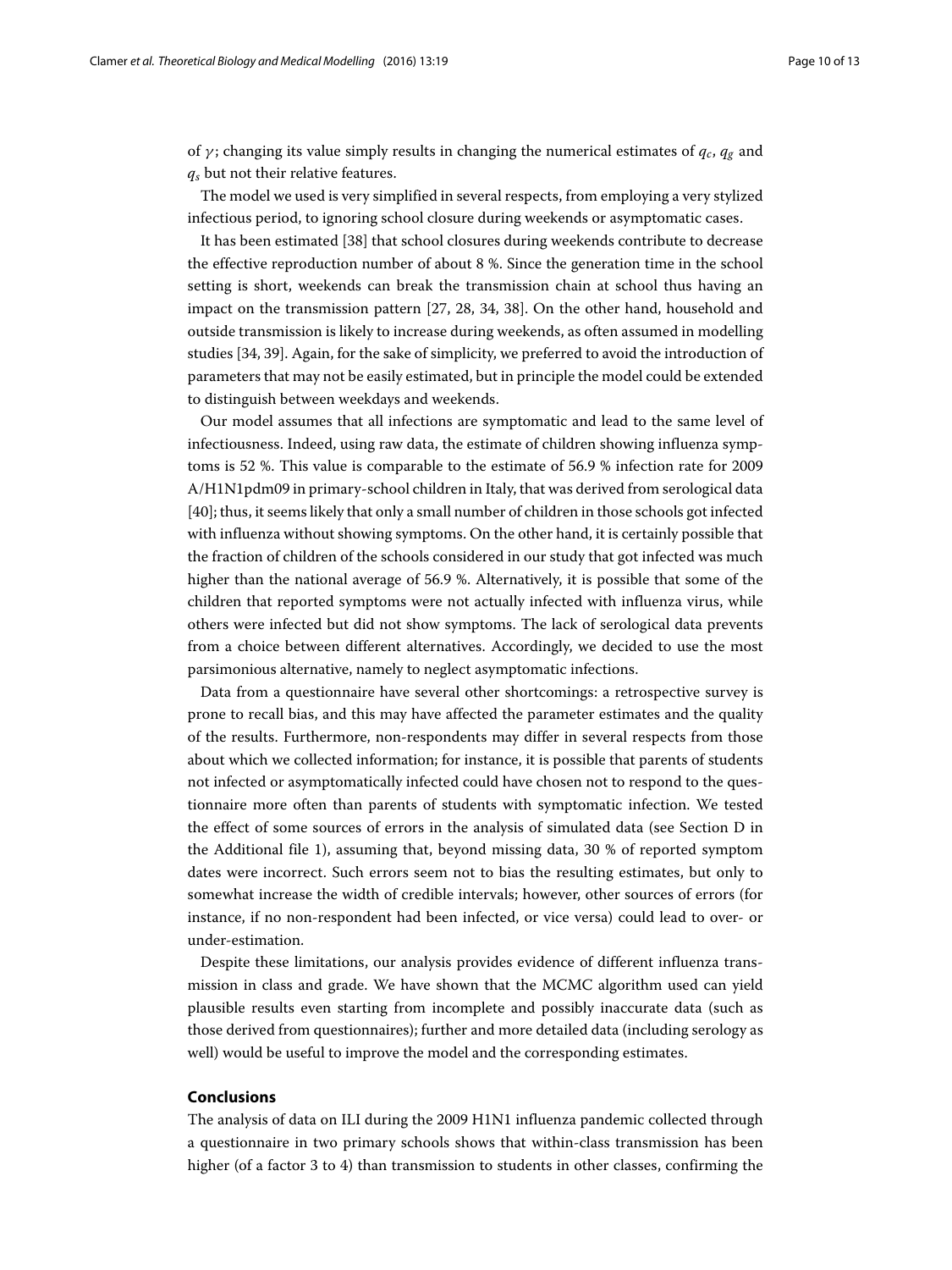estimates obtained in [\[14\]](#page-11-6) analyzing a school outbreak in Pennsylvania. The analysis thus confirms the relevance of targeting within-class transmission for controlling the spread of influenza in school settings, but also provides a quantitative estimate, useful for planning and assessing possible interventions. Since empirical evidence on within-school infection transmission is scarce, we believe the estimates obtained are quite relevant for the several mathematical models that include specific transmission routes through school contacts.

Several other results have emerged from the analysis:

Estimated average number of infected students per school case was close to 1, suggesting that household and community transmission played an important role in sustaining the school epidemics.

Transmission to students in the school (but in different classes) was lower in the larger school, confirming that number of contacts modulates the transmission strength.

## **Additional files**

<span id="page-10-0"></span>**[Additional file 1:](http://dx.doi.org/10.1186/s12976-016-0045-2)** Supplementary material. (PDF 292 kb)

<span id="page-10-1"></span>**[Additional file 2:](http://dx.doi.org/10.1186/s12976-016-0045-2)** Files of data on school A. Each row corresponds to a student for which we received the filled questionnaire. In the column 'classe' there is the name of the class (the 1st digit is the grade); in 'nstud' the number of students in that class; in 'infected' whether that student showed ILI symptoms (1) or not (0); in 'home' the number of household members infected before that student (−1 if infected = 0); 'day' and 'month' the date of ILI occurrence  $(-1)$  if infected = 0). (TXT 4 kb)

<span id="page-10-2"></span>**[Additional file 3:](http://dx.doi.org/10.1186/s12976-016-0045-2)** Files of data on school B. Explanations as for school A. (TXT 3 kb)

#### **Acknowledgements**

We gratefully thank the headmaster, Ivana Pulisizzi, and the teachers of the primary schools of Povo and Villazzano, Trento (Italy) for permitting us to run the survey and the students' parents and carers for their consent and participation. We are grateful to Mimmo Iannelli and Antonella Lunelli for their collaboration in the design and distribution of the questionnaire and digitalization of the data. We thank Gianpaolo Scalia Tomba for useful discussions on the MCMC algorithm.

#### **Funding**

ID acknowledges research funding from the European Union EMPERIE project, the Bill and Melinda Gates foundation (grants P20064 and P46908) and the Imperial College Junior Research Fellowship. LF acknowledges funding from the EU Horizon 2020 CIMPLEX project. The data collection and preliminary analysis were performed when AP and ID were supported by European Union FLUMODCONT project.

#### **Availability of data and material**

The datasets supporting the conclusions of this article are included within the additional files.

#### **Authors' contributions**

AP conceived the study and designed the questionnaire together with ID and CR. VC performed the analysis of the data, with contributions from ID, LF and AP, and wrote a first draft of the manuscript. All authors contributed to write the final version of the manuscript. All authors read and approved the final manuscript.

#### **Competing interests**

The authors declare that they have no competing interests.

#### **Consent for publication**

Not applicable.

#### **Ethics approval and consent to participate**

At that time, in Italy, the EC's approval was not necessary for conducting observational studies, according to the ethical requirements of the Italian Ministry of Health. However, we requested a verbal informed consent to participants to use the data collected through questionnaires guaranteeing that the data were anonymized and always presented as aggregated.

#### **Author details**

<sup>1</sup> Department of Mathematics, University of Trento, Via Sommarive 14, 38123 Trento, Italy. <sup>2</sup>MRC Centre for Outbreak Analysis & Modelling, Department of Infectious Disease Epidemiology, Imperial College, London, UK. 3Center for Information Technology, Bruno Kessler Foundation, Trento, Italy. 4Istituto Superiore di Sanità, Roma, Italy.

Received: 1 June 2016 Accepted: 1 October 2016Published online: 12 October 2016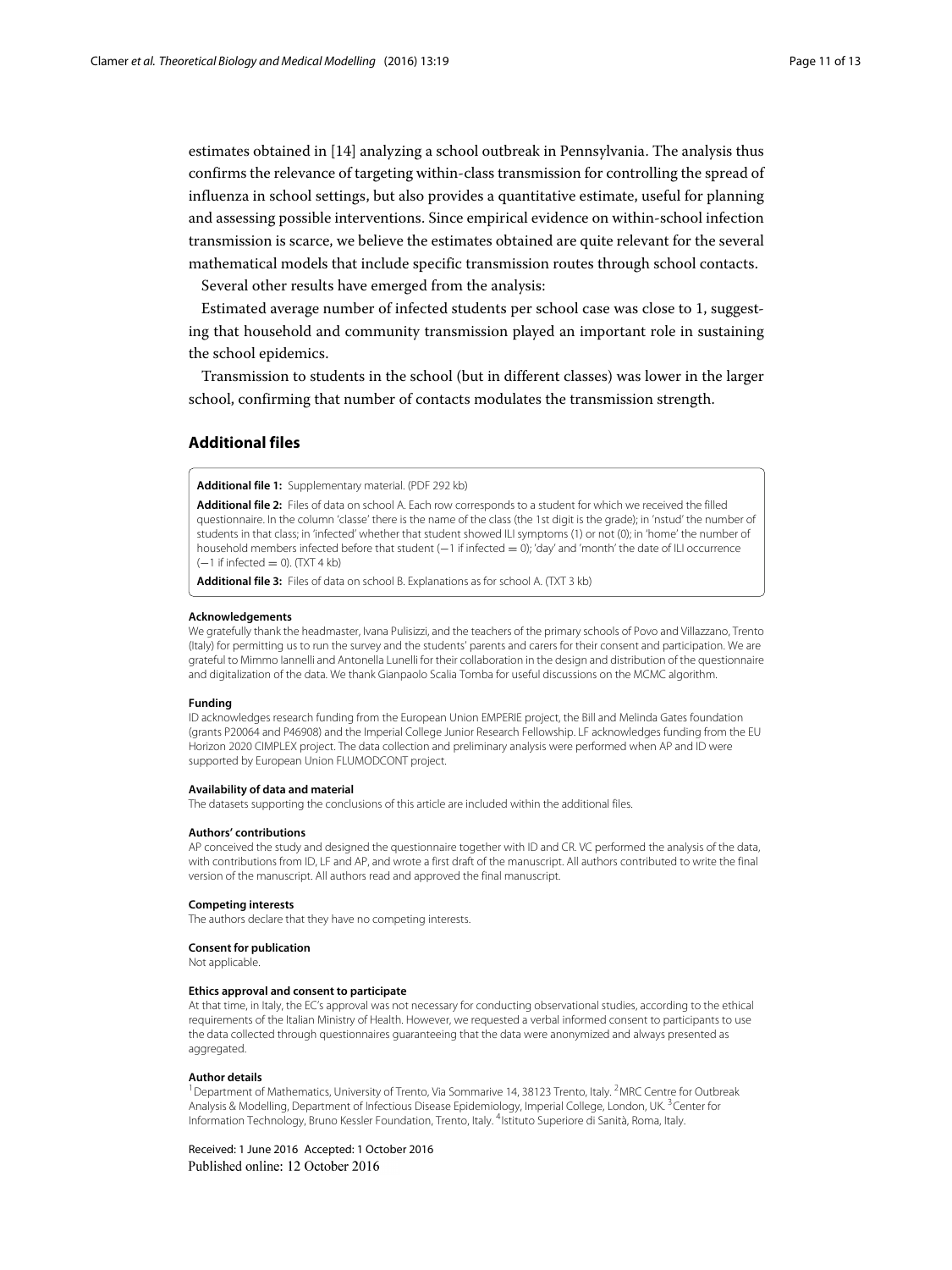#### **References**

- <span id="page-11-0"></span>1. Camacho A, Ballesteros S, Graham AL, Carrat F, Ratmann O, Cazelles B. Explaining rapid reinfections in multiple-wave influenza outbreaks: Tristan da Cunha 1971 epidemic as a case study. Proc R Soc B Biol Sci. 2011;278(1725):3635–643.
- <span id="page-11-1"></span>2. Calatayud L, Kurkela S, Neave PE, Brock A, Perkins S, Zuckerman M, Sudhanva M, Bermingham A, Ellis J, Pebody R, Catchpole M, Heathcock R, Maguire H. Pandemic (H1N1) 2009 virus outbreak in a school in London, April-May 2009: an observational study. Epidemiol Infect. 2010;138:183–91.
- <span id="page-11-3"></span>3. Guinard A, Grout L, Durand C, Schwoebel V. Outbreak of influenza A(H1N1)v without travel history in a school in the Toulouse district, France, June 2009. Euro Surveill. 2009;14:2335–346.
- <span id="page-11-10"></span>4. Health Protection Agency West Midlands H1N1v Investigation Team: Preliminary descriptive epidemiology of a large school outbreak of influenza A(H1N1)v in the West Midlands, United Kingdom, May 2009. Euro Surveill. 2009;14:19264.
- 5. Kar-Purkayastha I, Ingram C, Maguire H, Roche A. The importance of school and social activities in the transmission of influenza A(H1N1)v: England, April-June 2009. Euro Surveill. 2009;14:19311.
- <span id="page-11-23"></span>6. Lessler J, Reich NG, Cummings DAT. Outbreak of 2009 Pandemic Influenza A (H1N1) at a New York City School. N Engl J Med. 2009;361(27):2628–636.
- 7. Smith A, Coles S, Johnson S, Saldana L, Ihekweazu C, O'Moore E. An outbreak of influenza A(H1N1)v in a boarding school in South East England, May-June 2009. Euro Surveill. 2009;14:19263.
- 8. Gurav Y, Pawar S, Chadha M, Potdar V, Deshpande A, Koratkar S, Hosmani A, Mishra A. Pandemic influenza A(H1N1) 2009 outbreak in a residential school at Panchgani, Maharashtra, India. Indian J Med Res. 2010;132(1):67–71.
- 9. Marchbanks TL, Bhattarai A, Fagan RP, Ostroff S, Sodha SV, Moll ME, Lee BY, Chang C-CH, Ennis B, Britz P, Fiore A, Nguyen M, Palekar R, Archer WR, Gift TL, Leap R, Nygren BL, Cauchemez S, Angulo FJ, Swerdlow D, Group PW. An Outbreak of 2009 Pandemic Influenza A (H1N1) Virus Infection in an Elementary School in Pennsylvania. Clin Infect Dis. 2011;52(suppl 1):154–60.
- 10. Zhao H, Joseph C, Phin N. Outbreaks of influenza influenza-like illness in schools in England and Wales, 2005/06. Euro Surveill. 2007;12:3–4.
- <span id="page-11-2"></span>11. Baguelin M, Flasche S, Camacho A, Demiris N, Miller E, Edmunds WJ. Assessing Optimal Target Populations for Influenza Vaccination Programmes: An Evidence Synthesis and Modelling Study. PLoS Med. 2013;10(10):1–19.
- <span id="page-11-4"></span>12. Mossong J, Hens N, Jit M, Beutels P, Auranen K, Mikolajczyk R, Massari M, Salmaso S, Tomba GS, Wallinga J, Heijne J, Sadkowska-Todys M, Rosinska M, Edmunds WJ. Social Contacts and Mixing Patterns Relevant to the Spread of Infectious Diseases. PLOS Med. 2008;5:381–91.
- <span id="page-11-5"></span>13. Fumanelli L, Ajelli M, Manfredi P, Vespignani A, Merler S. Inferring the Structure of Social Contacts from Demographic Data in the Analysis of Infectious Diseases Spread. PLoS Comput Biol. 2012;8(9):1002673.
- <span id="page-11-6"></span>14. Cauchemez S, Bhattarai A, Marchbanks TL, Fagan RP, Ostroff S, Ferguson NM, Swerdlow D, Sodha SV, Moll ME, Angulo FJ, Palekar R, Archer WR, Finelli L. Role of social networks in shaping disease transmission during a community outbreak of 2009 H1N1 pandemic influenza. Proc Natl Acad Sci. 2011;108(7):2825–830.
- <span id="page-11-7"></span>15. Rizzo C, Rota MC, Bella A, Giannitelli S, De Santis S, Nacca G, Pompa MG, Vellucci L, Salmaso S, Declich S. Response to the 2009 influenza A(H1N1) pandemic in Italy. Eurosurv. 2010;15(49):pii=19744.
- <span id="page-11-8"></span>16. O'Neill PD, Balding DJ, Becker NG, Eerola M, Mollison D. Analyses of infectious disease data from household outbreaks by Markov chain Monte Carlo methods. J R Stat Soc Ser C (Applied Stat.) 2000;49(4):517–42.
- <span id="page-11-9"></span>17. O'Neill PD, Roberts GO. Bayesian inference for partially observed stochastic epidemics. J R Stat Soc Ser A. 1999;162: 121–9.
- <span id="page-11-11"></span>18. Ghani AC, Baguelin M, Griffin J, Flasche S, Pebody R, van Hoek AJ, Cauchemez S, Hall IM, Donnelly C, Robertson C, White MT, Barrass I, Fraser C, Bermingham A, Truscott J, Ellis J, Jenkins H, Kafatos G, Garske T, Harris R, McMenamin J, Hawkins C, Phin N, Charlett A, Zambon M, Edmonds WJ, Catchpole M, Leach S, White P, Ferguson NM, Cooper B. The Early Transmission Dynamics of H1N1pdm Influenza in the United Kingdom. PLoS Curr Influ. 2009;RRN1130. [https://www.ncbi.nlm.nih.gov/pubmed/20029668.](https://www.ncbi.nlm.nih.gov/pubmed/20029668) Accessed 27 Dec 2015.
- <span id="page-11-12"></span>19. Suess T, Buchholz U, Dupke S, Grunow R, an der Heiden M, Heider A, Biere B, Schweiger B, Haas W, Krause G. Shedding and Transmission of Novel Influenza Virus A/H1N1 Infection in Households–Germany, 2009. Am. J. Epidemiol. 2010;171(11):1157–1164.
- <span id="page-11-13"></span>20. Gilks WR, Richardson S, Spiegelhalter DJ. Markov Chain Monte Carlo in Practice. London: Chapman & Hall/CRC; 1996.
- <span id="page-11-14"></span>21. Italian Institute of Health. InfluNet. [http://www.iss.it/iflu/.](http://www.iss.it/iflu/) Accessed 5 Apr 2016.
- <span id="page-11-15"></span>22. Spiegelhalter DJ, Best NG, Carlin BP, van der Linde A. Bayesian measures of model complexity and fit. J R Stat Soc Ser B. 2002;64(4):583–639.
- <span id="page-11-16"></span>23. van der Linde A. DIC in variable selection. Stat Neerl. 2005;59(1):45–56.
- <span id="page-11-17"></span>24. Wallinga J, Lipsitch M. How generation intervals shape the relationship between growth rates and reproductive numbers. Proc R Soc B Biol Sci. 2007;274(1609):599–604.
- <span id="page-11-18"></span>25. King AA, Domenech de Celles M, Magpantay FMG, Rohani P. Avoidable errors in the modelling of outbreaks of emerging pathogens, with special reference to Ebola. Proc R Soc B Biol Sci. 2015;282:20150347–0150347.
- <span id="page-11-19"></span>26. Smith DL, McKenzie FE, Snow RW, Hay SI. Revisiting the Basic Reproductive Number for Malaria and Its Implications for Malaria Control. PLoS Biol. 2007;5(3):42.
- <span id="page-11-20"></span>27. Gemmetto V, Barrat A, Cattuto C. Mitigation of infectious disease at school: targeted class closure vs school closure. BMC Infect Dis. 2014;14(1):1–10.
- <span id="page-11-21"></span>28. Stehlé J, Voirin N, Barrat A, Cattuto C, Isella L, Pinton JF, Quaggiotto M, Van den Broeck W, Régis C, Lina B, Vanhems P. High-Resolution Measurements of Face-to-Face Contact Patterns in a Primary School. PLoS ONE. 2011;6(8):23176.
- <span id="page-11-22"></span>29. Fumanelli L, Ajelli M, Merler S, Ferguson NM, Cauchemez S. Model-Based Comprehensive Analysis of School Closure Policies for Mitigating Influenza Epidemics and Pandemics. PLoS Comput Biol. 2016;12(1):1–15.
- 30. Cauchemez S, Van Kerkhove MD, Archer BN, Cetron M, Cowling BJ, Grove P, Hunt D, Kojouharova M, Kon P, Ungchusak K, Oshitani H, Pugliese A, Rizzo C, Saour G, Sunagawa T, Uzicanin A, Wachtel C, Weisfuse I, Yu H, Nicoll A. School closures during the 2009 influenza pandemic: national and local experiences. BMC Infect Dis. 2014;14(1):1–11.